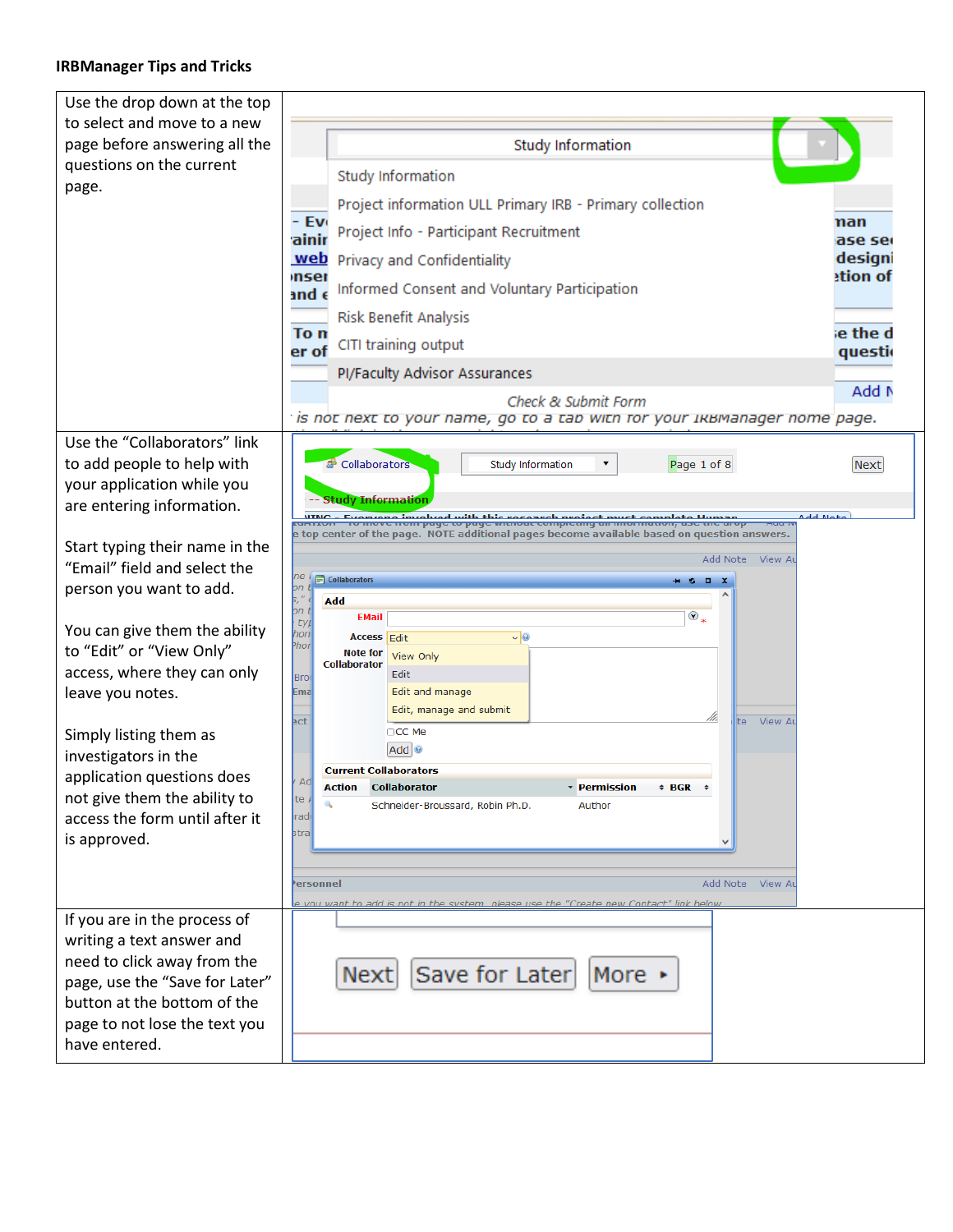| Clicking the link in the red<br>message at the top of the<br>page will take you to the<br>question that needs to be<br>completed.                                                                                           | The following issues exist. Click on an issue to jump there<br>· manage upset participants - Required,<br>ran<br><b>Submitter</b>                                                                                                                                                                                                                                                                                                                                        |  |
|-----------------------------------------------------------------------------------------------------------------------------------------------------------------------------------------------------------------------------|--------------------------------------------------------------------------------------------------------------------------------------------------------------------------------------------------------------------------------------------------------------------------------------------------------------------------------------------------------------------------------------------------------------------------------------------------------------------------|--|
|                                                                                                                                                                                                                             |                                                                                                                                                                                                                                                                                                                                                                                                                                                                          |  |
| At the bottom of the page,<br>use the "More" button to<br>open the features:<br>"View Attachment<br>Questions"<br>"View Questions with Notes"<br>"View Changed Responses".                                                  | $\bigcirc$ Yes<br>View Attachment Questions<br>⊚ No<br>View Questions with Notes<br>View Changed Responses<br>Save for Later<br>More $\star$<br>View as PDF<br><b>Next</b>                                                                                                                                                                                                                                                                                               |  |
| Clicking on each of these will<br>cause a new "View xForm"<br>tab to open that displays the<br>item noted. NOTE - you<br>cannot make changes on the<br>"View xForm" tabs, you must<br>go back to the active "xForm"<br>tab. |                                                                                                                                                                                                                                                                                                                                                                                                                                                                          |  |
| "View as PDF" will print a PDF<br>of the application form that<br>you can save and send to<br>others.                                                                                                                       |                                                                                                                                                                                                                                                                                                                                                                                                                                                                          |  |
| At any point, you can use the<br>"Check & Submit Form" link<br>in the top drop down to see<br>what questions need to be<br>addressed.                                                                                       | Page 1 of 8<br>Study Information<br><b>Study Information</b><br>Project information ULL Primary IRB - Primary collection<br>Project Info - Participant Recruitment<br>CO<br><b>Privacy and Confidentiality</b><br>Informed Consent and Voluntary Participation<br>Id<br>wil<br>Risk Benefit Analysis<br>CITI training output<br>Pl/Faculty Advisor Assurances<br>Check & Submit Form<br>Your progress to this point has been saved, however you must address th<br>form. |  |
| The page names underlined<br>in blue are links to the page.<br>Click the link to go to the<br>page.                                                                                                                         | Click on a page name to go to issues on that page.<br>Project information ULL Primary IRB - Primary collection<br>· describe Enviroment mod - Required.<br>· time in environ mods - Required.<br>• Describe instrument use - Required.<br>• Host if online survey - Required.<br>Troject information out raining and a raining concern<br>abbucación xerro<br>The following issues exist. Click on an issue to jump there.                                               |  |
| On the page, red links for<br>each unanswered question<br>will take you to the question<br>when you click on it.                                                                                                            | · describe Enviroment mod - Required.<br>• time in environ mods - Required.<br>· Describe instrument use - Required.<br>• Host if online survey - Required.<br>• Describe focus groups/interviews - Required.<br>. What meeting modality will be used - Required.<br>• time commitment - Required.<br>The following questions, when answered, will provide additional questions for you to answer.<br>Add Note<br>18731134<br>Add Note<br>Monte Andit                    |  |